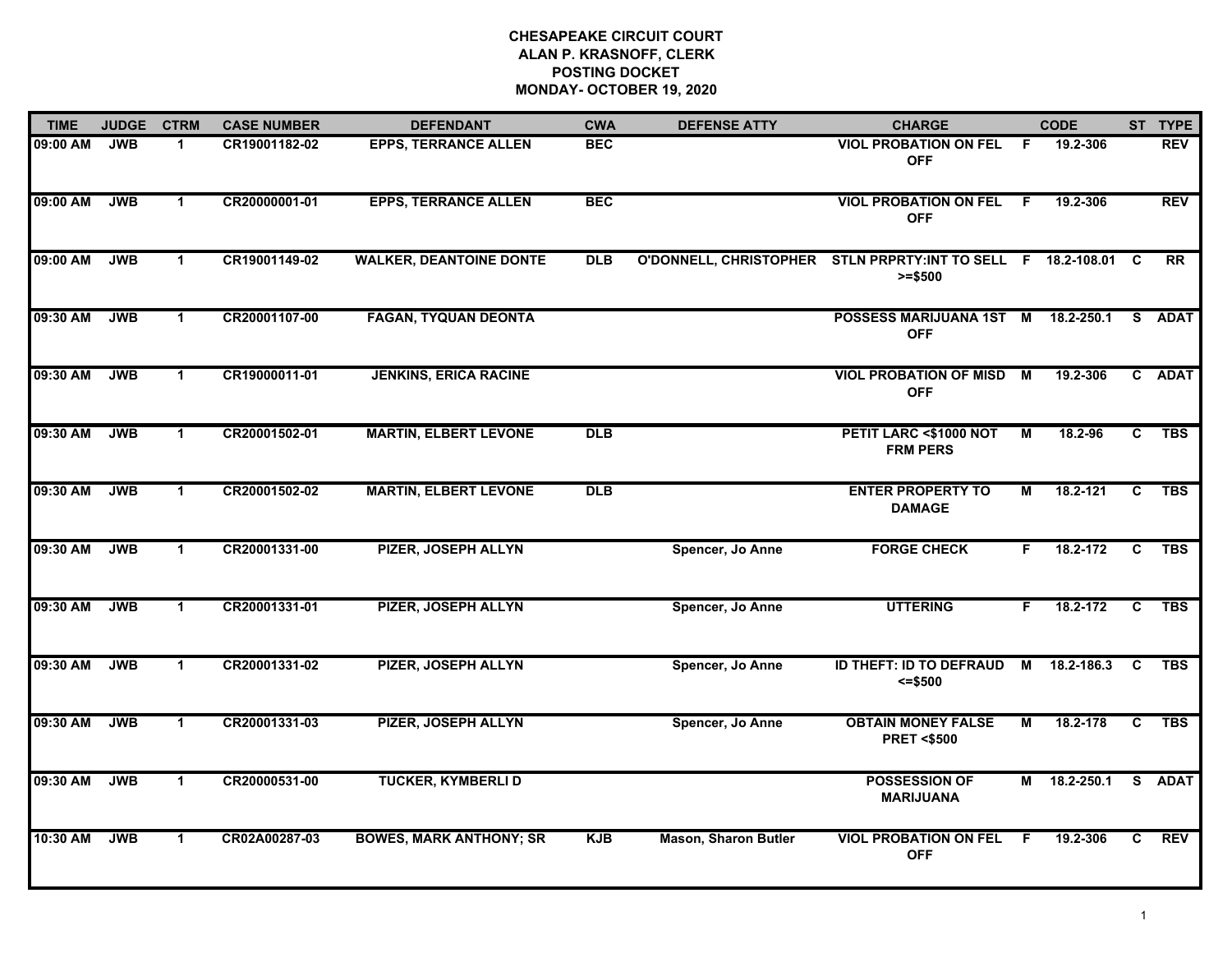| <b>TIME</b> | <b>JUDGE</b> | <b>CTRM</b>          | <b>CASE NUMBER</b> | <b>DEFENDANT</b>                  | <b>CWA</b> | <b>DEFENSE ATTY</b>         | <b>CHARGE</b>                                |     | <b>CODE</b>     |    | ST TYPE     |
|-------------|--------------|----------------------|--------------------|-----------------------------------|------------|-----------------------------|----------------------------------------------|-----|-----------------|----|-------------|
| 10:30 AM    | <b>JWB</b>   | $\mathbf 1$          | CR04A01358-02      | <b>BOWES, MARK ANTHONY; SR</b>    | <b>KJB</b> | <b>Mason, Sharon Butler</b> | <b>VIOL PROBATION ON FEL</b><br><b>OFF</b>   | - F | 19.2-306        | C. | <b>REV</b>  |
| 10:30 AM    | <b>JWB</b>   | $\blacktriangleleft$ | CR04A01359-02      | <b>BOWES, MARK ANTHONY; SR</b>    | <b>KJB</b> | <b>Mason, Sharon Butler</b> | <b>VIOL PROBATION ON FEL</b><br><b>OFF</b>   | - F | 19.2-306        | C  | <b>REV</b>  |
| 10:30 AM    | <b>JWB</b>   | $\mathbf 1$          | CR08000068-01      | <b>BOWES, MARK ANTHONY; SR</b>    | <b>KJB</b> | <b>Mason, Sharon Butler</b> | <b>VIOL PROBATION ON FEL</b><br><b>OFF</b>   | F.  | 19.2-306        | C. | <b>REV</b>  |
| 10:30 AM    | <b>JWB</b>   | $\blacktriangleleft$ | CR19001147-18      | <b>WALLACE, TAYLOR AMIL</b>       |            |                             | <b>FAIL TO APPEAR; TRYL</b>                  |     | $M$ 18.2-456(6) | C. | <b>ADAT</b> |
| 10:30 AM    | <b>JWB</b>   | $\blacktriangleleft$ | CR20000649-01      | <b>WALLACE, TAYLOR AMIL</b>       |            |                             | <b>FAIL TO APPEAR; TRYL</b>                  |     | $M$ 18.2-456(6) |    | C ADAT      |
| 11:00 AM    | <b>JWB</b>   | $\mathbf{1}$         | CR10002428-04      | <b>WILLIAMS, ANTONIO SHEPPARD</b> |            |                             | <b>VIOL PROBATION ON FEL F</b><br><b>OFF</b> |     | 19.2-306        |    | C ADAT      |
| 11:00 AM    | <b>JWB</b>   | $\mathbf{1}$         | CR10002428-05      | <b>WILLIAMS, ANTONIO SHEPPARD</b> |            |                             | <b>VIOL PROBATION ON FEL</b><br><b>OFF</b>   | -F. | 19.2-306        |    | C ADAT      |
| 11:00 AM    | <b>JWB</b>   | $\blacktriangleleft$ | CR98A01054-01      | <b>WILLIAMS, ANTONIO SHEPPARD</b> |            |                             | <b>VIOL PROBATION ON FEL</b><br><b>OFF</b>   | -F  | 19.2-306        |    | C ADAT      |
| $11:15$ AM  | <b>JWB</b>   | -1                   | CR19001493-00      | PARKER, JAMAL AARON               | <b>AHM</b> | <b>FLANDERS, JOSHUA B</b>   | <b>POSSESS COCAINE</b>                       | F.  | 18.2-250        |    | C SENR      |
| 11:15 AM    | <b>JWB</b>   | $\mathbf{1}$         | CR19001493-01      | PARKER, JAMAL AARON               | <b>AHM</b> | <b>FLANDERS, JOSHUA B</b>   | PETIT LARCENY 3RD OFF                        | E   | $18.2 - 96$     |    | C SENR      |
| 12:30 PM    | <b>JWB</b>   | $\mathbf{1}$         | CR12002881-07      | <b>BILLIC, JENNA MICHELLE</b>     | <b>MLK</b> | <b>GOOD, DAVID M</b>        | <b>VIOL PROBATION ON FEL</b><br><b>OFF</b>   | -F  | 19.2-306        |    | C BOND      |
| 12:30 PM    | <b>JWB</b>   | $\mathbf{1}$         | CR12002881-08      | <b>BILLIC, JENNA MICHELLE</b>     | <b>MLK</b> | <b>GOOD, DAVID M</b>        | <b>VIOL PROBATION ON FEL</b><br><b>OFF</b>   | F.  | 19.2-306        |    | C BOND      |
| 12:30 PM    | <b>JWB</b>   | $\mathbf{1}$         | CR12002881-09      | <b>BILLIC, JENNA MICHELLE</b>     | <b>MLK</b> | <b>GOOD, DAVID M</b>        | <b>VIOL PROBATION ON FEL</b><br><b>OFF</b>   | -F  | 19.2-306        |    | C BOND      |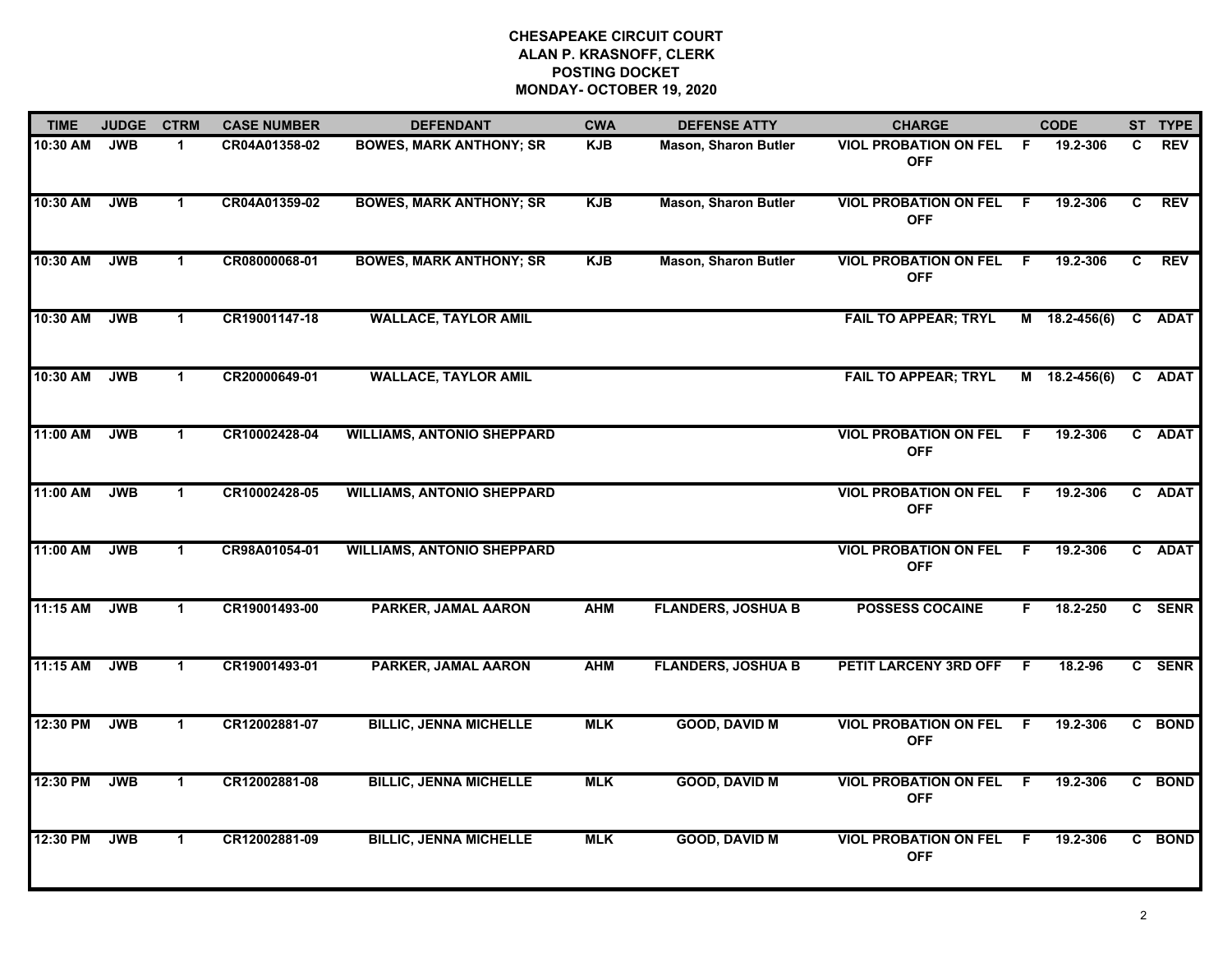| <b>TIME</b> | <b>JUDGE</b> | <b>CTRM</b>          | <b>CASE NUMBER</b> | <b>DEFENDANT</b>               | <b>CWA</b> | <b>DEFENSE ATTY</b>          | <b>CHARGE</b>                                 |                | <b>CODE</b> |                | ST TYPE     |
|-------------|--------------|----------------------|--------------------|--------------------------------|------------|------------------------------|-----------------------------------------------|----------------|-------------|----------------|-------------|
| 12:30 PM    | <b>JWB</b>   | $\mathbf 1$          | CR12002881-10      | <b>BILLIC, JENNA MICHELLE</b>  | <b>MLK</b> | <b>GOOD, DAVID M</b>         | <b>VIOL PROBATION ON FEL</b><br><b>OFF</b>    | - F            | 19.2-306    |                | C BOND      |
| 12:30 PM    | <b>JWB</b>   | $\blacktriangleleft$ | CR12002881-11      | <b>BILLIC, JENNA MICHELLE</b>  | <b>MLK</b> | <b>GOOD, DAVID M</b>         | <b>VIOL PROBATION ON FEL</b><br><b>OFF</b>    | F.             | 19.2-306    | C.             | <b>BOND</b> |
| 02:00 PM    | <b>JWB</b>   | $\mathbf 1$          | CR89000201-01      | <b>MILLS, DILLARD JACK</b>     | <b>ASA</b> | <b>DAVIS, RICHARD J; III</b> | <b>VIOL PROBATION ON FEL</b><br><b>OFF</b>    | F.             | 19.2-306    |                | <b>REV</b>  |
| 02:00 PM    | <b>JWB</b>   | $\blacktriangleleft$ | CR89000203-01      | <b>MILLS, DILLARD JACK</b>     | <b>ASA</b> | <b>DAVIS, RICHARD J; III</b> | <b>VIOL PROBATION ON FEL</b><br><b>OFF</b>    | F.             | 19.2-306    |                | REV         |
| 02:00 PM    | <b>JWB</b>   | $\blacktriangleleft$ | CR89000205-01      | <b>MILLS, DILLARD JACK</b>     | <b>ASA</b> | <b>DAVIS, RICHARD J; III</b> | <b>VIOL PROBATION ON FEL</b><br><b>OFF</b>    | F.             | 19.2-306    |                | <b>REV</b>  |
| 02:00 PM    | <b>JWB</b>   | $\mathbf{1}$         | CR89000208-01      | <b>MILLS, DILLARD JACK</b>     | <b>ASA</b> | <b>DAVIS, RICHARD J; III</b> | <b>VIOL PROBATION ON FEL</b><br><b>OFF</b>    | - F            | 19.2-306    |                | <b>REV</b>  |
| 03:00 PM    | <b>JWB</b>   | $\mathbf{1}$         | CR20000449-00      | <b>DARDEN, DAKOTA</b>          | <b>JAF</b> | <b>LABOUNTY, OKSANA</b>      | <b>POSSESS PSILOCYN</b>                       | F.             | 18.2-250    | $\overline{B}$ | <b>PLEA</b> |
| 03:30 PM    | <b>JWB</b>   | $\blacktriangleleft$ | CR20001201-00      | <b>BULLOCK, DERECE MARCELL</b> | <b>MEB</b> | <b>CROOK, HEATHER BUYRN</b>  | <b>ABDUCT BY</b><br><b>FORCE/INTIMIDATION</b> | F              | $18.2 - 47$ |                | C PLEA      |
| 03:30 PM    | <b>JWB</b>   | -1                   | CR20001201-01      | <b>BULLOCK, DERECE MARCELL</b> | <b>MEB</b> | <b>CROOK, HEATHER BUYRN</b>  | <b>RECKLESS CARE FOR</b><br><b>CHILD</b>      | F.             | 18.2-371.1  | $\mathbf{c}$   | <b>PLEA</b> |
| 03:30 PM    | <b>JWB</b>   | $\blacktriangleleft$ | CR20001340-00      | <b>BULLOCK, DERECE MARCELL</b> | <b>JAF</b> | <b>CROOK, HEATHER BUYRN</b>  | <b>CONCEALMENT</b>                            | F.             | 18.2-103    |                | C PLEA      |
| 03:30 PM    | <b>JWB</b>   | $\mathbf{1}$         | CR20001340-01      | <b>BULLOCK, DERECE MARCELL</b> | <b>JAF</b> | <b>CROOK, HEATHER BUYRN</b>  | <b>UNAUTH USE OF MOTOR</b><br><b>VEHICLE</b>  | F.             | A.18.2-102  | C              | <b>PLEA</b> |
| 03:30 PM    | <b>JWB</b>   | $\mathbf{1}$         | CR20001340-02      | <b>BULLOCK, DERECE MARCELL</b> | <b>JAF</b> | <b>CROOK, HEATHER BUYRN</b>  | <b>ASSAULT &amp; BATTERY</b>                  | $\overline{M}$ | 18.2-57     |                | C PLEA      |
| 03:30 PM    | <b>JWB</b>   | $\mathbf 1$          | CR20001340-03      | <b>BULLOCK, DERECE MARCELL</b> | <b>JAF</b> | <b>CROOK, HEATHER BUYRN</b>  | <b>ASSAULT &amp; BATTERY</b>                  | М              | 18.2-57     |                | C PLEA      |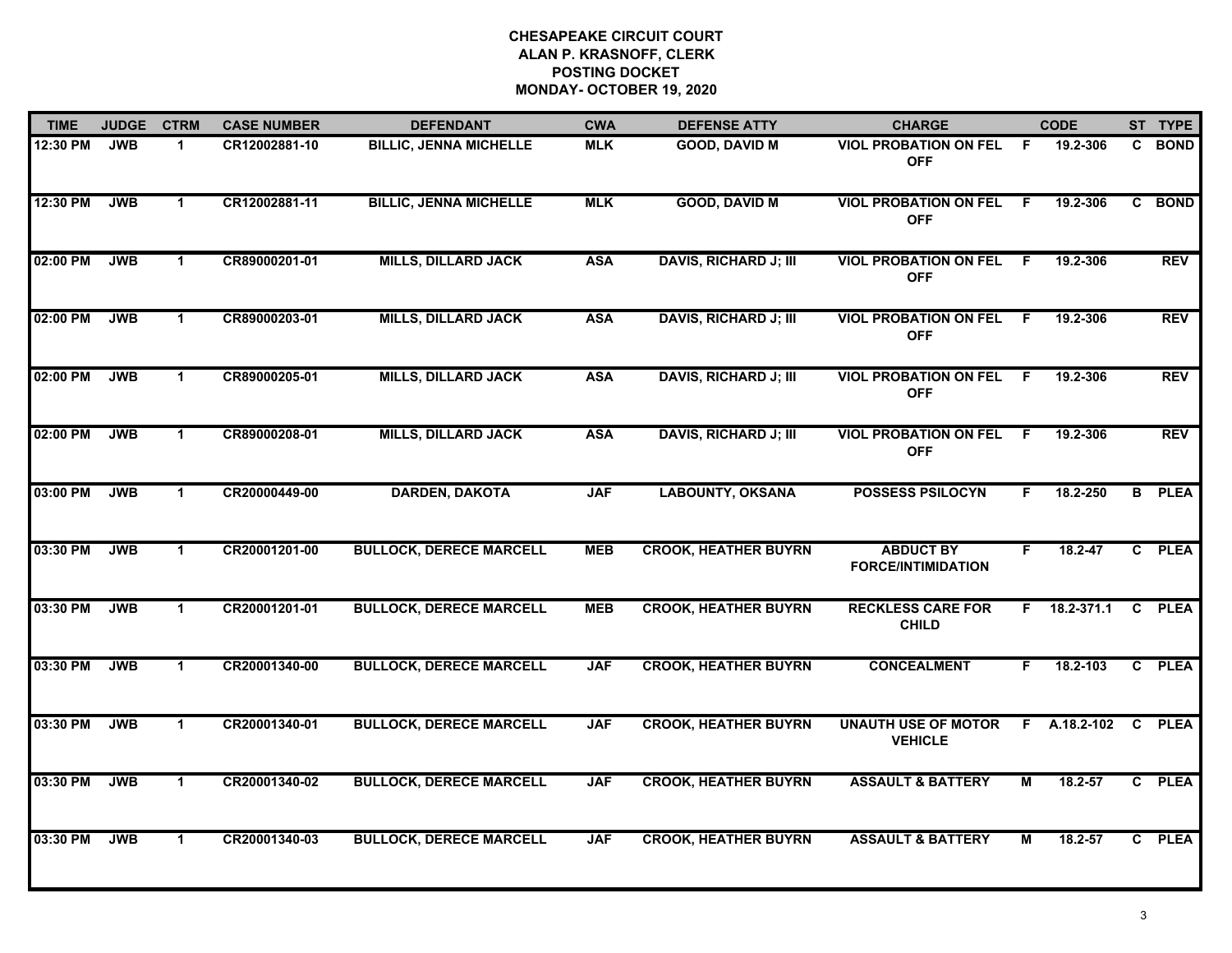| <b>TIME</b> | <b>JUDGE</b> | <b>CTRM</b>          | <b>CASE NUMBER</b> | <b>DEFENDANT</b>                | <b>CWA</b> | <b>DEFENSE ATTY</b>          | <b>CHARGE</b>                                    |    | <b>CODE</b>     |              | ST TYPE     |
|-------------|--------------|----------------------|--------------------|---------------------------------|------------|------------------------------|--------------------------------------------------|----|-----------------|--------------|-------------|
| 03:30 PM    | <b>JWB</b>   | $\blacktriangleleft$ | CR20001340-04      | <b>BULLOCK, DERECE MARCELL</b>  | <b>JAF</b> | <b>CROOK, HEATHER BUYRN</b>  | <b>DWI 1ST WITH CHILD</b>                        |    | M A.18.2-266    | $\mathbf{c}$ | <b>PLEA</b> |
| 03:30 PM    | <b>JWB</b>   | $\blacktriangleleft$ | CR20001340-05      | <b>BULLOCK, DERECE MARCELL</b>  | <b>JAF</b> | <b>CROOK, HEATHER BUYRN</b>  | <b>POSSESS FENTANYL</b>                          | F. | 18.2-250        |              | C PLEA      |
| 03:30 PM    | <b>JWB</b>   | $\blacktriangleleft$ | CR20001340-06      | <b>BULLOCK, DERECE MARCELL</b>  | <b>JAF</b> | <b>CROOK, HEATHER BUYRN</b>  | ELUDE/DISREGARD POLICE- F<br><b>FELONY</b>       |    | 46.2-817(B)     | C            | <b>PLEA</b> |
| 04:00 PM    | <b>JWB</b>   | $\blacktriangleleft$ | CR16001987-03      | <b>WINNINGHAM, ROGER DANIEL</b> | <b>AEP</b> | <b>DAVIS, RICHARD J; III</b> | <b>VIOL PROBATION ON FEL</b><br><b>OFF</b>       | F. | 19.2-306        | C.           | <b>REV</b>  |
| 09:00 AM    | <b>RDS</b>   | 5                    | CR06000687-02      | <b>MOODY, JUNTA TREMAINE</b>    | <b>AEP</b> | <b>BYRUM, ERICA</b>          | <b>VIOL PROBATION ON FEL</b><br><b>OFF</b>       | F. | 19.2-306        | C.           | <b>REV</b>  |
| 09:00 AM    | <b>RDS</b>   | 5                    | CR06001153-02      | <b>MOODY, JUNTA TREMAINE</b>    | <b>AEP</b> | <b>BYRUM, ERICA</b>          | <b>VIOL PROBATION ON FEL</b><br><b>OFF</b>       | F. | 19.2-306        | C.           | <b>REV</b>  |
| 09:45 AM    | <b>RDS</b>   | 5                    | CR20001427-00      | <b>WHITE, NATHANIEL JEROME</b>  | <b>AHM</b> | <b>CROOK, HEATHER BUYRN</b>  | <b>BURGLARY</b>                                  | F. | 18.2-91         |              | C PLEA      |
| 09:45 AM    | <b>RDS</b>   | $5\overline{)}$      | CR20001427-01      | <b>WHITE, NATHANIEL JEROME</b>  | <b>AHM</b> | <b>CROOK, HEATHER BUYRN</b>  | <b>ELUDING POLICE -</b><br><b>ENDANGER</b>       |    | $F$ 46.2-817(B) |              | C PLEA      |
| 09:45 AM    | <b>RDS</b>   | 5                    | CR20001427-02      | <b>WHITE, NATHANIEL JEROME</b>  | <b>AHM</b> | <b>CROOK, HEATHER BUYRN</b>  | <b>DRIVE W/O LICENSE</b>                         | M  | 46.2-300        |              | C PLEA      |
| 09:45 AM    | <b>RDS</b>   | 5                    | CR20001427-03      | <b>WHITE, NATHANIEL JEROME</b>  | <b>AHM</b> | <b>CROOK, HEATHER BUYRN</b>  | SPEED 20MPH+ OVER; LMT M C.46.2-862<br>$<=30MPH$ |    |                 |              | C PLEA      |
| 10:15 AM    | <b>RDS</b>   | 5                    | CR18000146-02      | <b>PREVATTE, HANNAH MARIE</b>   | <b>DLB</b> | Spencer, Jo Anne             | <b>VIOL PROBATION ON FEL</b><br><b>OFF</b>       | -F | 19.2-306        | C.           | <b>REV</b>  |
| 10:15 AM    | <b>RDS</b>   | 5                    | CR18000146-03      | <b>PREVATTE, HANNAH MARIE</b>   | <b>DLB</b> | Spencer, Jo Anne             | <b>VIOL PROBATION ON FEL</b><br><b>OFF</b>       | F. | 19.2-306        | C            | <b>REV</b>  |
| 11:00 AM    | <b>RDS</b>   | 5                    | CR20001398-00      | <b>MORRIS, CORNELL EUGENE</b>   | <b>KJB</b> | <b>CROOK, HEATHER BUYRN</b>  | <b>PWID HEROIN 2ND OFF</b>                       | F. | 18.2-248        |              | C BOND      |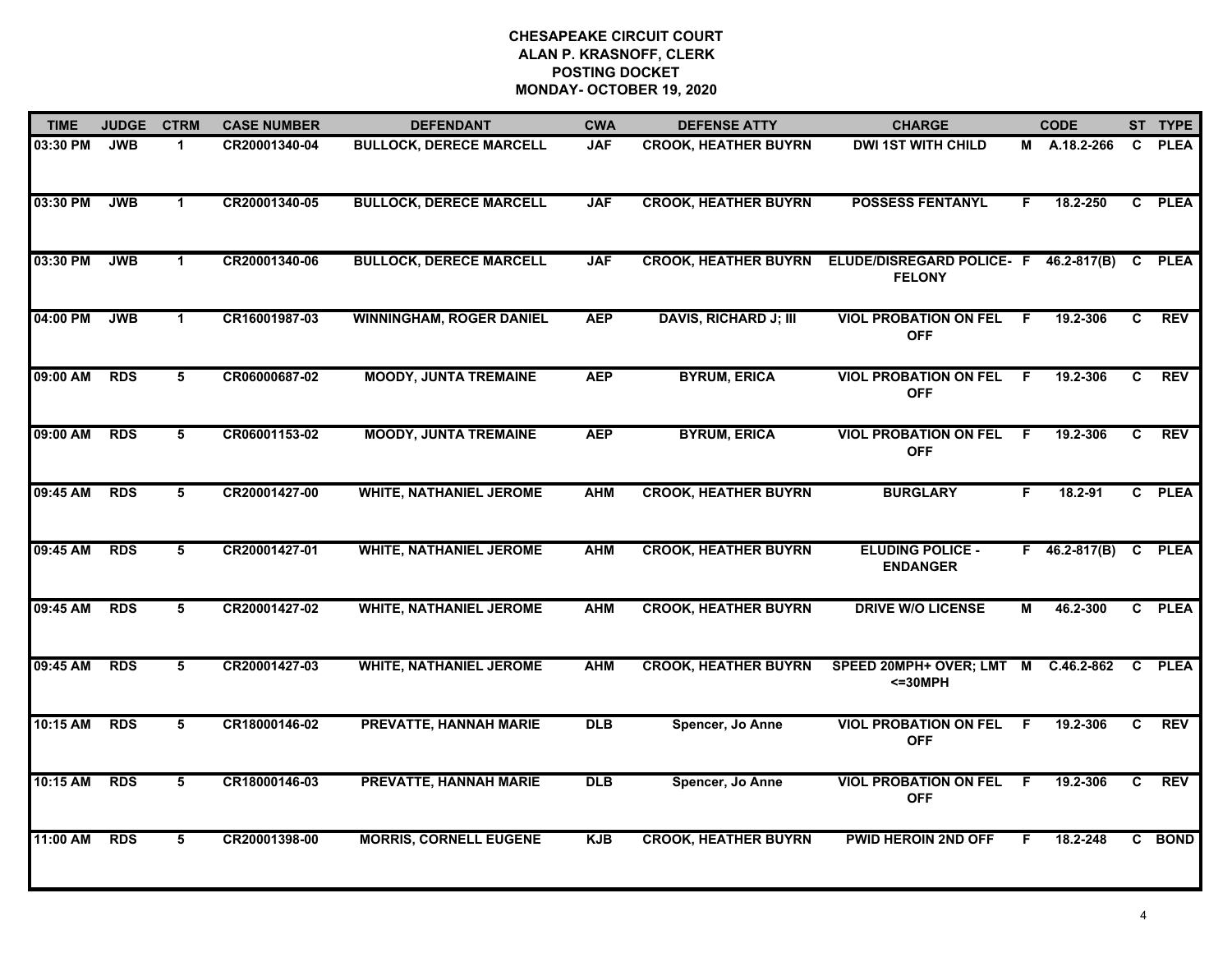| <b>TIME</b>   | <b>JUDGE</b> | <b>CTRM</b> | <b>CASE NUMBER</b> | <b>DEFENDANT</b>                                | <b>CWA</b> | <b>DEFENSE ATTY</b>                          | <b>CHARGE</b>                                       |    | <b>CODE</b>        |                | ST TYPE       |
|---------------|--------------|-------------|--------------------|-------------------------------------------------|------------|----------------------------------------------|-----------------------------------------------------|----|--------------------|----------------|---------------|
| 02:00 PM      | <b>RDS</b>   | 5           | CR20001212-00      | <b>TURNER, JENNIFER ANN</b>                     | <b>AHM</b> | <b>WALL, LUCILLE</b>                         | <b>GRAND LARCENY</b>                                | F. | 18.2-95            | B              | <b>PLEA</b>   |
| 02:45 PM      | <b>RDS</b>   | 5           | CR19000696-00      | <b>RAMSEY, JACK ROBERT</b>                      | <b>AHM</b> | Broccoletti, James O.                        | <b>OBTAIN MONEY FALSE</b><br><b>PRETENSE</b>        | F. | 18.2-178           |                | <b>B</b> SENR |
| 03:30 PM      | <b>RDS</b>   | $5^{\circ}$ | CR05000031-01      | <b>SHELTON, RICHARD CALEB</b>                   | <b>ASA</b> | <b>LEEMAN, RANDALL J; JR</b>                 | <b>VIOL PROBATION ON FEL</b><br><b>OFF</b>          | -F | 19.2-306           | $\overline{c}$ | <b>REV</b>    |
| 03:30 PM      | <b>RDS</b>   | 5           | CR19001513-00      | <b>SHELTON, RICHARD CALEB</b>                   | <b>ASA</b> | <b>LEEMAN, RANDALL J; JR</b>                 | ELUDE/DISREGARD POLICE F 46.2-817(B)                |    |                    | B              | <b>SENR</b>   |
| 09:00 AM      | <b>MATA</b>  | 6           | CR08004230-01      | <b>TILLMAN, ANDREW NATHAN</b>                   | <b>ASA</b> | Jankell, Peter J.                            | <b>PROB VIOL ROBBERY</b>                            | F. | 19.2-306           | C.             | <b>REV</b>    |
| 09:45 AM MATA |              | 6           | CR20000253-00      | <b>BAKER, DOMINIQUE GINEY</b>                   | <b>DJH</b> | PROTOGYROU, ANDREW                           | <b>PWID MARIJUANA</b>                               |    | $F = 18.2 - 248.1$ |                | <b>B</b> PLEA |
| 09:45 AM      | <b>MATA</b>  | 6           | CR20000253-01      | <b>BAKER, DOMINIQUE GINEY</b>                   | <b>DJH</b> | PROTOGYROU, ANDREW                           | <b>DWI: 1ST OFFENSE</b>                             |    | M A.18.2-266       |                | <b>B</b> PLEA |
| 10:30 AM MATA |              | 6           | CR15001051-03      | <b>BRUNER, AMANDA NOEL</b>                      | <b>BEC</b> | <b>ARRINGTON, DEBRACA</b><br><b>CHAVONNE</b> | <b>VIOL PROBATION ON FEL</b><br><b>OFF</b>          | F. | 19.2-306           | C.             | REV           |
| 11:15 AM      | <b>MATA</b>  | 6           | CR20000400-00      | <b>JODKIEWICZ, ZACHARY</b><br><b>CRISTOPHER</b> | <b>DJH</b> | Draper, Anthony L.                           | <b>POSSESS</b><br><b>METHAMPHETAMINE</b>            | F. | 18.2-250           |                | <b>B</b> PLEA |
| 01:00 PM      | <b>MATA</b>  | 6           | CR18001741-00      | <b>WHITE, CARONA DELROSA</b>                    | <b>BW</b>  | <b>BLACK, HUGH E; III</b>                    | <b>OBTAIN MONEY FALSE</b><br><b>PRET &gt;=\$200</b> | F  | 18.2-178           | В              | MOT           |
| 01:00 PM MATA |              | 6           | CR18001741-00      | <b>WHITE, CARONA DELROSA</b>                    | <b>BW</b>  | <b>BLACK, HUGH E; III</b>                    | <b>OBTAIN MONEY FALSE</b><br><b>PRET &gt;=\$200</b> | F. | 18.2-178           |                | <b>B</b> SENR |
| 02:00 PM MATA |              | 6           | CR20000149-00      | <b>THOMPSON, RICHARD LOUIS; II</b>              | <b>JAF</b> | <b>BARLOW, JASON A</b>                       | <b>POSSESS COCAINE</b>                              | F. | 18.2-250           |                | C BOND        |
| 02:00 PM      | <b>MATA</b>  | 6           | CR20000149-01      | <b>THOMPSON, RICHARD LOUIS; II</b>              | <b>JAF</b> | <b>BARLOW, JASON A</b>                       | POSS FIREARM/CONV FEL F<br><b>W/I 10Y</b>           |    | 18.2-308.2         | C              | <b>BOND</b>   |